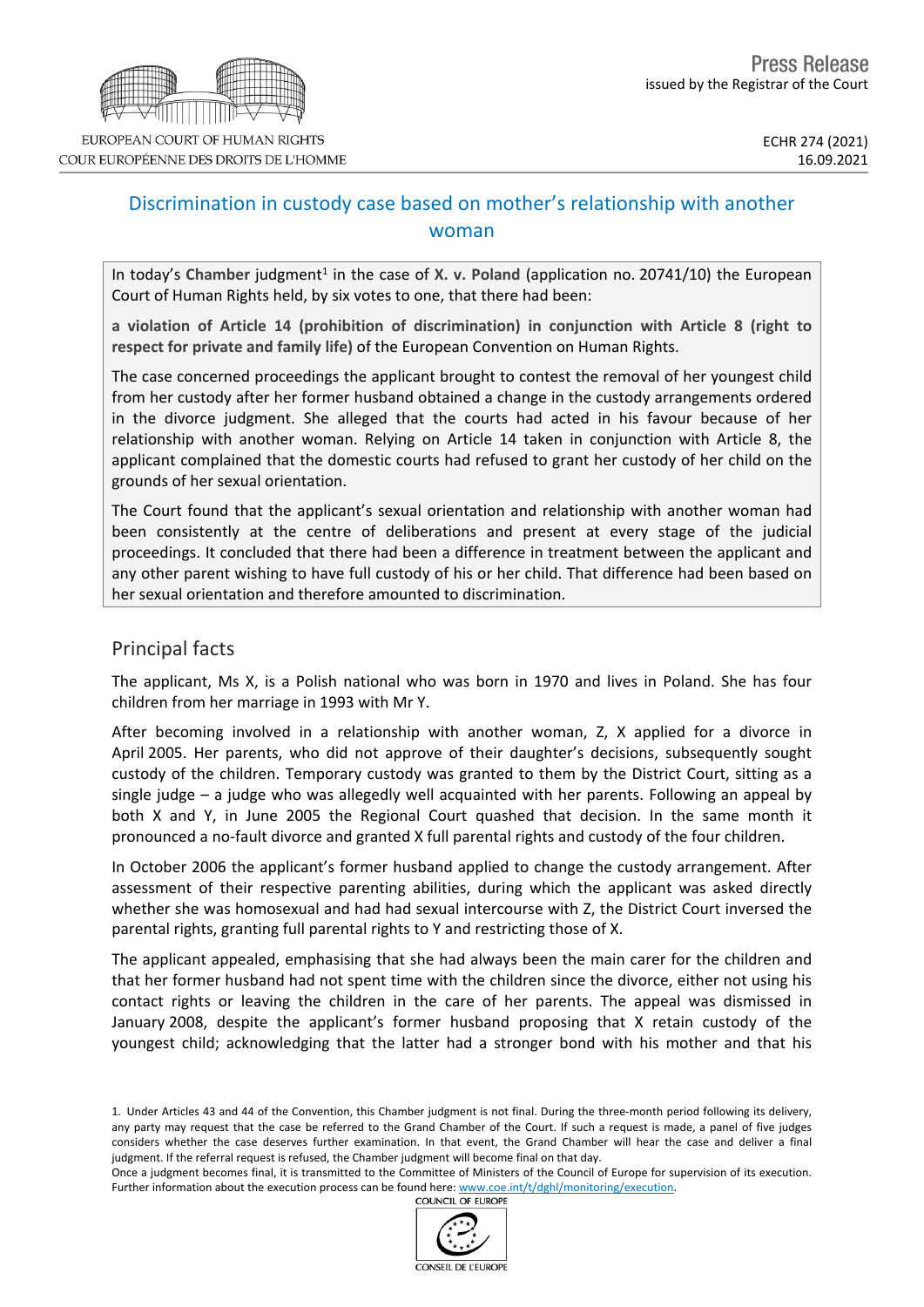taking care of him would be difficult. The applicant's three older children moved to live with their father in compliance with the court order.

In April 2008 X requested that the custody order be revised in respect of her youngest child. The District Court, sitting as the same single judge, and relying on the expert opinions issued in the previous proceedings, held that the applicant "had concentrated excessively on herself and her relationship with her girlfriend", and rejected her request for an interim measure allowing her to retain custody during the proceedings. On 26 May 2008, X lodged an application challenging the impartiality of the judge. The following day, the same judge ordered that the child be removed from her care. A few days later the court guardian took the boy from his kindergarten and handed him over to his father.

On 8 June 2009, the District Court dismissed X's application for amendment of the custody order and for parental and custody rights over the youngest child. The court decided that the seven-year-old should continue to live with his siblings and father so that his correct emotional and social development needs could be met, stating that that decision was "justified by the current stage of the child's development and the father's larger role in creating [the child's] male role model".

X appealed, claiming that the child was being looked after mainly by his sisters and grandparents. She considered that the court had failed to recognise the interests of the child and had taken her husband's homophobic opinions into account, opinions which he had voiced to the children, the courts and the experts. She argued that the main grounds for the court's decisions had been her relationship with another woman and discriminatory on the basis of her sexual preferences. The Regional Court dismissed the appeal.

## Complaints, procedure and composition of the Court

Relying on Article 14 (prohibition of discrimination) in conjunction with Article 8 (right to respect for private and family life), the applicant complained that the domestic courts had refused to grant her custody of her youngest child on the grounds of her sexual orientation.

Relying on Article 6 § 1 (right to a fair hearing), the applicant complained that the District Court single judge had not been impartial since she was well acquainted with her parents.

The application was lodged with the European Court of Human Rights on 18 March 2010.

Third party interventions were received from the Committee of Human Rights of the National Chamber of Legal Advisers, the Institute of Psychology of the Polish Academy of Sciences and the Ordo Iuris Institute for Legal Culture. A joint third-party intervention was submitted by the European Region of the International Lesbian, Gay, Bisexual, Trans and Intersex Association (ILGA-Europe), the International Federation for Human Rights (FIDH), the Campaign against Homophobia (KPH), the Network of European LGBTIQ\* Families Associations (NELFA) and the International Commission of Jurists (ICJ).

Judgment was given by a Chamber of seven judges, composed as follows:

Ksenija **Turković** (Croatia), *President*, Krzysztof **Wojtyczek** (Poland), Gilberto **Felici** (San Marino), Erik **Wennerström** (Sweden), Raffaele **Sabato** (Italy), Lorraine **Schembri Orland** (Malta), Ioannis **Ktistakis** (Greece),

and also Renata **Degener**, *Section Registrar.*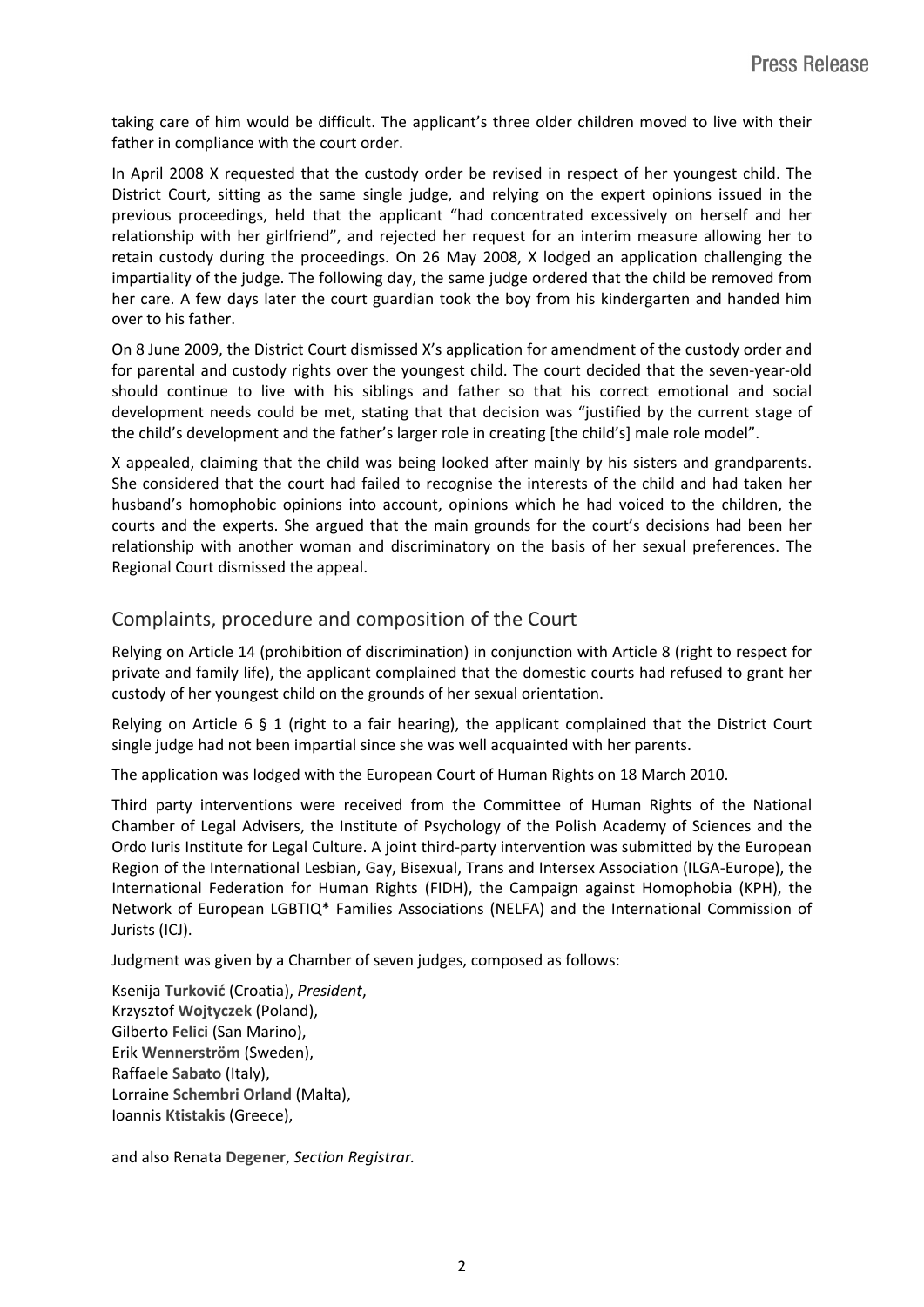## Decision of the Court

### Article 14 taken in conjunction with Article 8

The Court found that the references to the applicant's homosexuality and relationship with Z were predominant in the first set of proceedings concerning the four children. The first expert report had concluded that it would be possible for the applicant to keep her children if she "decisively corrected her attitude and excluded her girlfriend from family life". Her suspected homosexuality and sex life also featured in the second expert opinion, the expert having openly questioned the applicant about her intimate relations with Z and concluding that the children would prefer to live with their father. Those two opinions had been the basis of the ruling which placed all four children in their father's care and limited the applicant's parental rights.

The Court considered that the same expert opinions and the first ruling had had a decisive bearing on the final set of domestic proceedings concerning custody of the youngest child. Both the applicant and her former husband had been considered to have similar parenting abilities; yet the courts had refused to alter the status quo as regards custody of the youngest child on the basis of two main arguments – the advantages of all the siblings living together and the importance of a male role model in the boy's upbringing.

The applicant's sexual orientation and relationship with another woman had been consistently at the centre of the deliberations and omnipresent at every stage of the judicial proceedings. There had therefore been a difference in treatment between the applicant and any other parent wishing to have full custody of his or her child. That difference had been based solely or decisively on her sexual orientation, amounting to discrimination within the meaning of the European Convention.

There had thus been a violation of the Convention under these Articles.

#### Article 6 § 1

The Court considered that the final decision concerning this part of the application had been given on 16 September 2008. The application to the Court had thus been lodged out of time.

#### Just satisfaction (Article 41)

The Court held that Poland was to pay the applicant 10,000 euros (EUR) in respect of non-pecuniary damage.

#### Separate opinion

Judge Wojtyczek expressed a dissenting opinion, which is annexed to the judgment.

#### *The judgment is available only in English.*

This press release is a document produced by the Registry. It does not bind the Court. Decisions, judgments and further information about the Court can be found on [www.echr.coe.int](http://www.echr.coe.int/). To receive the Court's press releases, please subscribe here: [www.echr.coe.int/RSS/en](http://www.echr.coe.int/RSS/en) or follow us on Twitter [@ECHR\\_CEDH](https://twitter.com/ECHR_CEDH).

**Press contacts** [echrpress@echr.coe.int](mailto:Echrpress@echr.coe.int) | tel.: +33 3 90 21 42 08

**Jane Swift (tel : + 33 3 88 41 29 04)** Tracey Turner-Tretz (tel : + 33 3 88 41 35 30) Denis Lambert (tel : + 33 3 90 21 41 09) Inci Ertekin (tel : + 33 3 90 21 55 30)